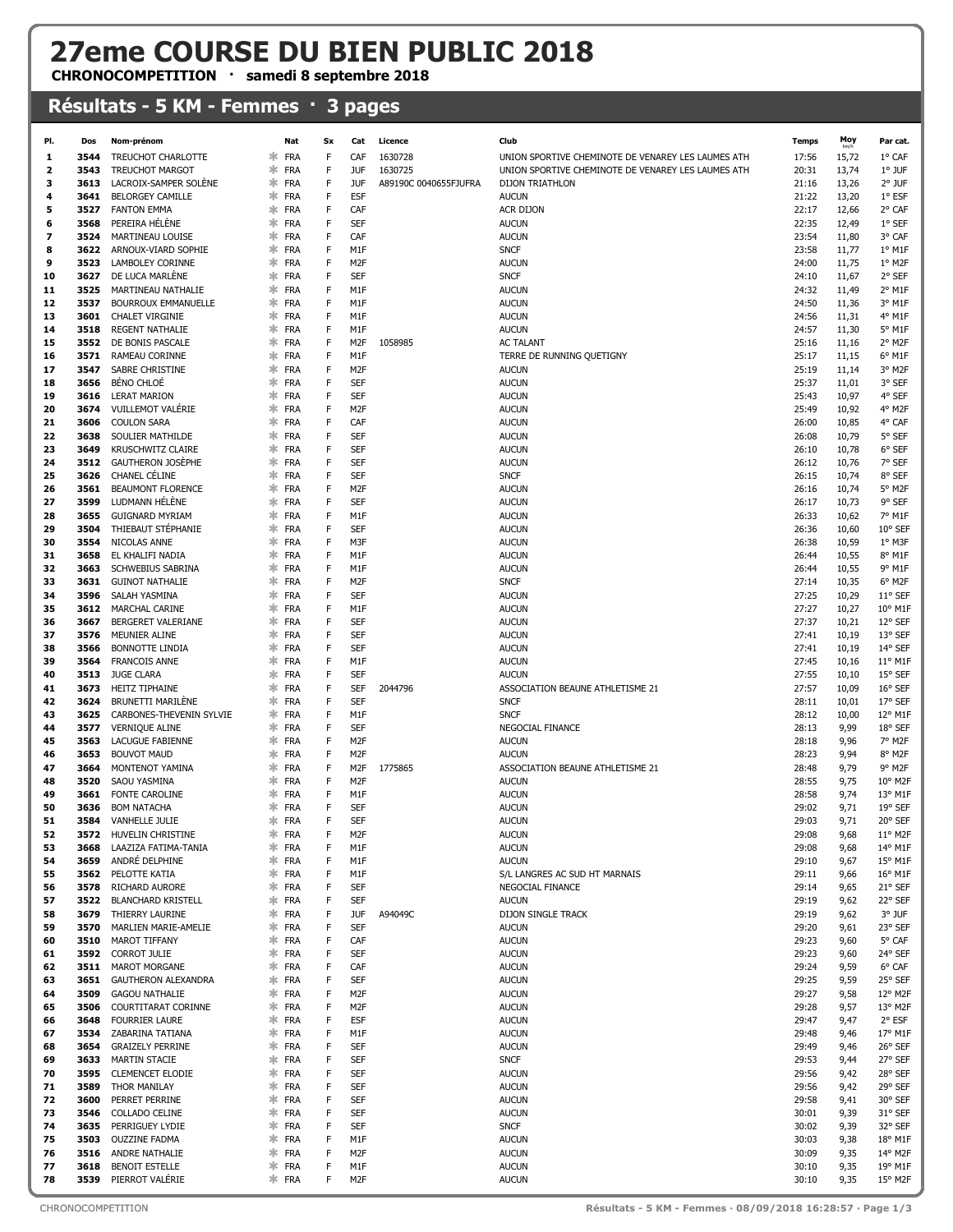| PI.        | Dos          | Nom-prénom                                     |             | Nat                      | Sx     | Cat                           | Licence | Club                                             | <b>Temps</b>   | Moy          | Par cat.           |
|------------|--------------|------------------------------------------------|-------------|--------------------------|--------|-------------------------------|---------|--------------------------------------------------|----------------|--------------|--------------------|
| 79         | 3593         | ROBLOT VÉRONIQUE                               | *           | <b>FRA</b>               | F      | M <sub>1</sub> F              |         | <b>AUCUN</b>                                     | 30:10          | 9,35         | 20° M1F            |
| 80         | 3556         | <b>GUITTAT ALICE</b>                           | *           | <b>FRA</b>               | F      | M1F                           |         | <b>AUCUN</b>                                     | 30:11          | 9,34         | 21° M1F            |
| 81         | 3623         | BIENMILLER ISABELLE                            | ∗           | <b>FRA</b>               | F      | M <sub>2F</sub>               |         | <b>SNCF</b>                                      | 30:19          | 9,30         | 16° M2F            |
| 82         | 3598         | PETIT ALINE                                    | ж.          | FRA                      | F      | M1F                           |         | <b>AUCUN</b>                                     | 30:24          | 9,28         | 22° M1F            |
| 83         | 3619         | <b>RUFFIN LAURENCE</b>                         | ∗           | <b>FRA</b>               | F      | M <sub>2F</sub>               |         | <b>AUCUN</b>                                     | 30:26          | 9,27         | 17° M2F            |
| 84         | 3615         | BROCARD PICARD ADELINE                         | ∗           | <b>FRA</b>               | F      | <b>SEF</b>                    |         | <b>AUCUN</b>                                     | 30:27          | 9,26         | 33° SEF            |
| 85         | 3586         | <b>BOTTE VANESSA</b>                           | ∗           | <b>FRA</b>               | F      | M1F                           |         | <b>AUCUN</b>                                     | 30:28          | 9,26         | 23° M1F            |
| 86         | 3515         | SCHMITT COLETTE                                | ∗           | <b>FRA</b>               | F      | <b>SEF</b>                    |         | <b>AUCUN</b>                                     | 30:30          | 9,25         | 34° SEF            |
| 87         | 3678         | <b>CLERC ARLETTE</b>                           | ∗           | <b>FRA</b>               | F      | M3F                           |         | <b>AUCUN</b>                                     | 30:32          | 9,24         | 2° M3F             |
| 88         | 3603         | PERROT KARINE                                  | $\ast$      | <b>FRA</b>               | F      | M1F                           |         | <b>AUCUN</b>                                     | 30:43          | 9,18         | 24° M1F            |
| 89         | 3650         | SETIAO LUDIVINE                                | ∗           | <b>FRA</b>               | F      | <b>SEF</b>                    |         | <b>AUCUN</b>                                     | 30:45          | 9,17         | 35° SEF            |
| 90         | 3660         | CASSINA SOPHIE                                 | $\ast$      | <b>FRA</b>               | F      | M1F                           |         | <b>AUCUN</b>                                     | 30:58          | 9,11         | 25° M1F            |
| 91<br>92   | 3672<br>3590 | LOCATELLI SANDRA<br><b>BERT AURÉLIE</b>        | $\ast$<br>∗ | <b>FRA</b><br><b>FRA</b> | F<br>F | M1F<br><b>SEF</b>             | 1862330 | ASSOCIATION BEAUNE ATHLETISME 21<br><b>AUCUN</b> | 31:11          | 9,04         | 26° M1F<br>36° SEF |
| 93         | 3617         | <b>GARNIER MADELINE</b>                        | $\ast$      | <b>FRA</b>               | F      | <b>SEF</b>                    |         | <b>AUCUN</b>                                     | 31:16<br>31:17 | 9,02<br>9,01 | 37° SEF            |
| 94         | 3519         | <b>GOUDOT DENISE</b>                           | ∗           | <b>FRA</b>               | F      | M3F                           |         | <b>AUCUN</b>                                     | 31:20          | 9,00         | 3° M3F             |
| 95         | 3605         | DOUTEAU MARTINE                                | ∗           | <b>FRA</b>               | F      | M <sub>2F</sub>               |         | <b>AUCUN</b>                                     | 31:24          | 8,98         | 18° M2F            |
| 96         | 3579         | TAVERGNIER AURORE                              | ж           | <b>FRA</b>               | F      | <b>SEF</b>                    |         | NEGOCIAL FINANCE                                 | 31:29          | 8,96         | 38° SEF            |
| 97         | 3666         | <b>COLLET ESTELLE</b>                          | ∗           | <b>FRA</b>               | F      | M1F                           |         | <b>AUCUN</b>                                     | 31:32          | 8,94         | 27° M1F            |
| 98         | 3514         | <b>BUFFARD ELSA</b>                            | ∗           | <b>FRA</b>               | F      | <b>SEF</b>                    |         | <b>AUCUN</b>                                     | 31:33          | 8,94         | 39° SEF            |
| 99         | 3505         | <b>BELIN NATHALIE</b>                          | ∗           | <b>FRA</b>               | F      | M1F                           |         | <b>AUCUN</b>                                     | 31:33          | 8,94         | 28° M1F            |
| 100        | 3632         | LOMBARDO DÉBORAH                               | ∗           | <b>FRA</b>               | F      | <b>SEF</b>                    |         | <b>SNCF</b>                                      | 31:38          | 8,91         | 40° SEF            |
| 101        | 3611         | <b>CALANDRE LAURE</b>                          | $\ast$      | <b>FRA</b>               | F      | <b>SEF</b>                    |         | <b>AUCUN</b>                                     | 31:41          | 8,90         | 41° SEF            |
| 102        | 3657         | DEVELET PRISCILLA                              | ∗           | <b>FRA</b>               | F      | <b>SEF</b>                    |         | <b>AUCUN</b>                                     | 31:50          | 8,86         | 42° SEF            |
| 103        | 3621         | <b>GERARD GISELE</b>                           | ∗           | <b>FRA</b>               | F      | M <sub>2F</sub>               |         | <b>ACT</b>                                       | 31:56          | 8,83         | 19° M2F            |
| 104        | 3607         | <b>RIZET STEPHANIE</b>                         | $\ast$      | <b>FRA</b>               | F      | M1F                           |         | <b>AUCUN</b>                                     | 31:59          | 8,82         | 29° M1F            |
| 105        | 3645         | <b>SELLES LEA</b>                              | ж           | <b>FRA</b>               | F      | CAF                           |         | <b>AUCUN</b>                                     | 32:10          | 8,77         | 7° CAF             |
| 106<br>107 | 3604<br>3583 | <b>GUILLOU KAREN</b><br><b>BOURGEON MARINA</b> | ж<br>∗      | <b>FRA</b><br><b>FRA</b> | F<br>F | <b>SEF</b><br>M1F             |         | <b>AUCUN</b><br><b>AUCUN</b>                     | 32:20<br>32:21 | 8,72<br>8,72 | 43° SEF<br>30° M1F |
| 108        | 3545         | MOURRA PAULINE                                 | ж           | <b>FRA</b>               | F      | <b>SEF</b>                    |         | <b>AUCUN</b>                                     | 32:25          | 8,70         | 44° SEF            |
| 109        | 3517         | BERGER GENEVIÈVE                               | ж           | <b>FRA</b>               | F      | M <sub>2F</sub>               |         | <b>AUCUN</b>                                     | 32:41          | 8,63         | 20° M2F            |
| 110        | 3675         | MOUROT MARIE PATRICIA                          | ∗           | <b>FRA</b>               | F      | M <sub>2F</sub>               | 396365  | COUREURS SUR ROUTE DE COTE D'OR                  | 32:42          | 8,62         | 21° M2F            |
| 111        | 3533         | BARREAUX MICHELINE                             | ∗           | <b>FRA</b>               | F      | M <sub>2F</sub>               |         | <b>AUCUN</b>                                     | 32:42          | 8,62         | 22° M2F            |
| 112        | 3597         | RAGUENEAU CHRISTINE                            | ж           | <b>FRA</b>               | F      | M3F                           |         | <b>AUCUN</b>                                     | 32:45          | 8,61         | 4° M3F             |
| 113        | 3538         | PUTIGNY STÉPHANIE                              | *           | <b>FRA</b>               | F      | M1F                           |         | <b>AUCUN</b>                                     | 32:52          | 8,58         | 31° M1F            |
| 114        | 3549         | <b>TOURON CLAIRE</b>                           | ∗           | <b>FRA</b>               | F      | <b>SEF</b>                    |         | <b>AUCUN</b>                                     | 32:52          | 8,58         | 45° SEF            |
| 115        | 3643         | JANIN ANNE                                     | ∗           | <b>FRA</b>               | F      | M <sub>2F</sub>               |         | <b>AUCUN</b>                                     | 33:01          | 8,54         | 23° M2F            |
| 116        | 3642         | PERRIN CHRISTINE                               | $\ast$      | <b>FRA</b>               | F      | M <sub>2F</sub>               |         | <b>AUCUN</b>                                     | 33:02          | 8,54         | 24° M2F            |
| 117        | 3535<br>3630 | ROTHON MICHELINE                               | $\ast$      | <b>FRA</b>               | F      | M <sub>2F</sub>               |         | <b>AUCUN</b>                                     | 33:07          | 8,52         | 25° M2F            |
| 118<br>119 | 3558         | ***** DOSSARD INCONNU<br>DORAS GREPIN AGNES    | ∗           | <b>FRA</b>               | F      | M <sub>2F</sub>               |         | <b>AUCUN</b>                                     | 33:17<br>33:21 | 8,47<br>8,46 | 26° M2F            |
| 120        | 3647         | <b>CLEMENT AUDE</b>                            | *           | <b>FRA</b>               | F      | M1F                           |         | <b>AUCUN</b>                                     | 33:22          | 8,45         | 32° M1F            |
| 121        | 3560         | <b>GAGNOT CHRISTELLE</b>                       | ∗           | <b>FRA</b>               | F      | M1F                           |         | <b>AUCUN</b>                                     | 33:25          | 8,44         | 33° M1F            |
| 122        | 3594         | <b>JEANNIN ELISA</b>                           | ж           | <b>FRA</b>               | F      | M1F                           |         | <b>AUCUN</b>                                     | 33:31          | 8,41         | 34° M1F            |
| 123        | 3609         | CASTELLA MARIE                                 | ∗           | <b>FRA</b>               | F      | <b>ESF</b>                    |         | <b>AUCUN</b>                                     | 33:31          | 8,41         | 3° ESF             |
| 124        | 3610         | CASTELLA NATHALIE                              | ∗           | <b>FRA</b>               | F      | M <sub>2F</sub>               |         | <b>AUCUN</b>                                     | 33:31          | 8,41         | 27° M2F            |
| 125        | 3551         | <b>BORDET MARGAUX</b>                          | ж           | <b>FRA</b>               | F      | <b>ESF</b>                    |         | <b>AUCUN</b>                                     | 33:47          | 8,35         | 4° ESF             |
| 126        | 3602         | <b>MARTY AURÉLIE</b>                           | ж           | <b>FRA</b>               | F      | <b>SEF</b>                    |         | <b>AUCUN</b>                                     | 33:48          | 8,34         | 46° SEF            |
| 127        | 3550         | BORDET BLANDINE                                | ж           | <b>FRA</b>               | F      | M <sub>2F</sub>               |         | <b>AUCUN</b>                                     | 33:49          | 8,34         | 28° M2F            |
| 128        | 3639         | ABICHOU AMELIE                                 | ∗           | <b>FRA</b>               | F      | CAF                           |         | <b>AUCUN</b>                                     | 33:53          | 8,32         | 8° CAF             |
| 129        | 3501         | PINSON AUDREY                                  | ж.          | <b>FRA</b>               | F      | <b>SEF</b>                    |         | <b>AUCUN</b>                                     | 33:58          | 8,30         | 47° SEF            |
| 130<br>131 | 3548<br>3557 | <b>RENAUX AURELIE</b><br>MARECHAL MARTINE      | ∗<br>$\ast$ | <b>FRA</b><br><b>FRA</b> | F<br>F | <b>SEF</b><br>M1F             |         | <b>AUCUN</b><br><b>AUCUN</b>                     | 33:58<br>33:58 | 8,30<br>8,30 | 48° SEF<br>35° M1F |
| 132        | 3629         | DURAND-BREBEL AURÉLIE                          | ∗           | <b>FRA</b>               | F      | <b>SEF</b>                    |         | <b>SNCF</b>                                      | 34:00          | 8,29         | 49° SEF            |
| 133        | 3529         | <b>FABER AURELIE</b>                           | *           | <b>FRA</b>               | F      | M1F                           |         | <b>AUCUN</b>                                     | 34:12          | 8,25         | 36° M1F            |
| 134        | 3507         | DEMEUSOIS MIREILLE                             | *           | <b>FRA</b>               | F      | M1F                           |         | <b>AUCUN</b>                                     | 34:56          | 8,07         | 37° M1F            |
| 135        | 3574         | SAIGNE GÉRALDINE                               | $\ast$      | <b>FRA</b>               | F      | <b>SEF</b>                    |         | <b>AUCUN</b>                                     | 35:02          | 8,05         | 50° SEF            |
| 136        | 3628         | <b>DUFAIT SANDRA</b>                           | *           | <b>FRA</b>               | F      | <b>ESF</b>                    |         | <b>SNCF</b>                                      | 35:02          | 8,05         | 5° ESF             |
| 137        | 3567         | NEYRAUD VALÉRIE                                | $\ast$      | <b>FRA</b>               | F      | M1F                           |         | <b>AUCUN</b>                                     | 35:10          | 8,02         | 38° M1F            |
| 138        | 3559         | BREUILLE CHRISTINE                             | $\ast$      | <b>FRA</b>               | F      | M3F                           |         | <b>AUCUN</b>                                     | 35:15          | 8,00         | 5° M3F             |
| 139        | 3591         | WALLIANG DELPHINE                              | *           | <b>FRA</b>               | F      | <b>SEF</b>                    |         | <b>AUCUN</b>                                     | 35:17          | 7,99         | 51° SEF            |
| 140        | 3670         | LAMART DANIELLE                                | ∗           | <b>FRA</b>               | F      | M1F                           |         | <b>AUCUN</b>                                     | 35:17          | 7,99         | 39° M1F            |
| 141<br>142 | 3542<br>3614 | CERVEAUX CECILIA<br>MAIRET JOSIANE             | ∗<br>$\ast$ | <b>FRA</b><br><b>FRA</b> | F<br>F | <b>SEF</b><br>M <sub>2F</sub> |         | <b>AUCUN</b><br><b>AUCUN</b>                     | 35:41<br>35:51 | 7,90<br>7,87 | 52° SEF<br>29° M2F |
| 143        | 3644         | MONARD NATHALIE                                | $\ast$      | <b>FRA</b>               | F      | M1F                           |         | <b>AUCUN</b>                                     | 35:54          | 7,86         | 40° M1F            |
| 144        | 3620         | <b>BOIS VALERIE</b>                            | $\ast$      | <b>FRA</b>               | F      | M <sub>2F</sub>               |         | <b>AUCUN</b>                                     | 35:55          | 7,85         | 30° M2F            |
| 145        | 3582         | QUILLARDET NATHALIE                            | ∗           | <b>FRA</b>               | F      | M1F                           |         | <b>AUCUN</b>                                     | 36:04          | 7,82         | 41° M1F            |
| 146        | 3587         | OLIVEIRA CLEMENCE                              | *           | <b>FRA</b>               | F      | M1F                           |         | <b>AUCUN</b>                                     | 36:13          | 7,79         | 42° M1F            |
| 147        | 3662         | <b>BONNARD FANNY</b>                           | ∗           | <b>FRA</b>               | F      | <b>SEF</b>                    |         | <b>AUCUN</b>                                     | 36:56          | 7,64         | 53° SEF            |
| 148        | 3646         | <b>GAGNOT MARIE-CLAUDE</b>                     | ∗           | <b>FRA</b>               | F      | M3F                           |         | <b>AUCUN</b>                                     | 37:06          | 7,60         | 6° M3F             |
| 149        | 3580         | JAMBAS CLAUDIA                                 | $\ast$      | <b>FRA</b>               | F      | <b>SEF</b>                    |         | NEGOCIAL FINANCE                                 | 37:20          | 7,55         | 54° SEF            |
| 150        | 3521         | VANDROUX CATHERINE                             | ∗           | <b>FRA</b>               | F      | M1F                           |         | <b>AUCUN</b>                                     | 37:41          | 7,48         | 43° M1F            |
| 151        | 3508         | TROI LEA                                       | $\ast$      | <b>FRA</b>               | F      | ESF                           | B13739C | CHENOVE TRIATHLON CLUB                           | 38:00          | 7,42         | 6° ESF             |
| 152<br>153 | 3540<br>3665 | LACROIX MÉLANIE                                | $\ast$<br>∗ | <b>FRA</b><br><b>FRA</b> | F<br>F | <b>SEF</b><br><b>SEF</b>      |         | <b>AUCUN</b>                                     | 38:22          | 7,35         | 55° SEF<br>56° SEF |
| 154        | 3640         | DECUREY MARIE-LEORA<br>TOBLER VALERIE          | $\ast$      | <b>FRA</b>               | F      | M <sub>2F</sub>               |         | <b>AUCUN</b><br><b>AUCUN</b>                     | 38:23<br>39:15 | 7,35<br>7,18 | 31° M2F            |
| 155        | 3634         | PERRIER RACHEL                                 | *           | <b>FRA</b>               | F      | <b>JUF</b>                    |         | <b>SNCF</b>                                      | 39:21          | 7,17         | 4° JUF             |
| 156        | 3588         | PENTOLINI NADEGE                               | *           | <b>FRA</b>               | F      | M1F                           |         | <b>AUCUN</b>                                     | 40:24          | 6,98         | 44° M1F            |
| 157        | 3530         | BAILLY-SALINS ANAELLE                          | $\ast$      | <b>FRA</b>               | F      | CAF                           |         | <b>AUCUN</b>                                     | 40:30          | 6,96         | 9° CAF             |
| 158        | 3531         | BAILLY-SALINS ROMANE                           | ∗           | <b>FRA</b>               | F      | <b>JUF</b>                    |         | <b>AUCUN</b>                                     | 40:31          | 6,96         | 5° JUF             |
| 159        | 3581         | <b>DUMAS LAURENCE</b>                          | ∗           | <b>FRA</b>               | F      | M <sub>2F</sub>               |         | <b>AUCUN</b>                                     | 40:31          | 6,96         | 32° M2F            |
| 160        | 3553         | STIZ ANGELIQUE                                 | ∗           | <b>FRA</b>               | F      | <b>SEF</b>                    |         | <b>AUCUN</b>                                     | 40:33          | 6,95         | 57° SEF            |
| 161        | 3532         | BAILLY-SALINS CÉLINE                           | ∗           | <b>FRA</b>               | F      | M1F                           |         | <b>AUCUN</b>                                     | 40:33          | 6,95         | 45° M1F            |
| 162        | 3528         | <b>GALLI SÉVERINE</b>                          | ∗.          | <b>FRA</b>               | F      | M1F                           |         | <b>AUCUN</b>                                     | 40:37          | 6,94         | 46° M1F            |
| 163        | 3676         | CHAMOUTON MARILYN                              |             | * FRA                    | F      | <b>SEF</b>                    |         | <b>AUCUN</b>                                     | 41:31          | 6,79         | 58° SEF            |